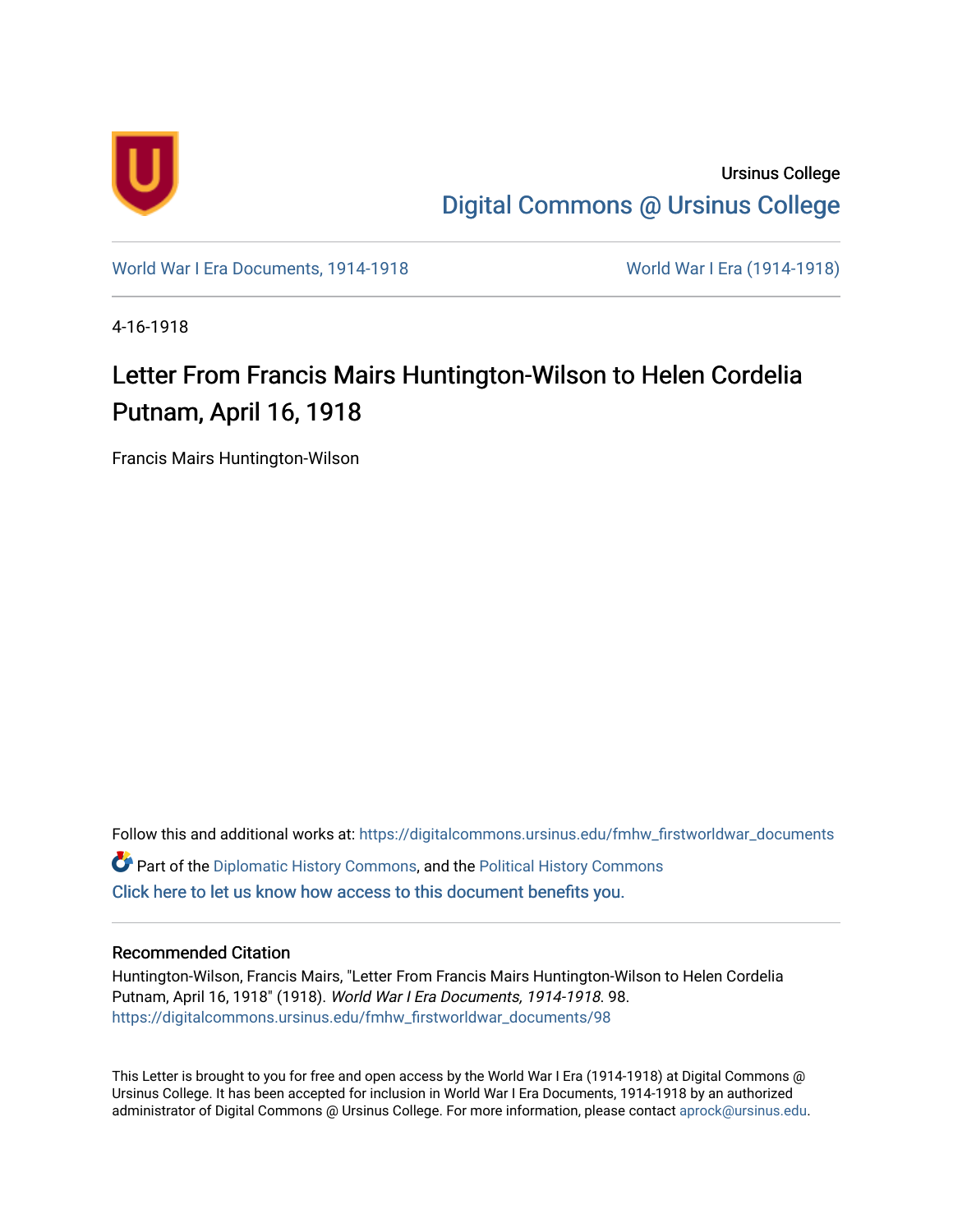THE LINCOLN Locust and 13th Streets Philadelphia, Pa.

April 16th, 1918.

Rotten - original corrected.

My dear Dr. Putnam:-

I thank you very heartily for your kind letter of April 6th as I should have done more promptly had I not been absent making a visit in Washington.

I am most happy to know that this project strikes you as worth while, and above all that you yourself are willing to contribute one or two thousand words on "Children's Well-being" as you suggested it be called.

The view you have reached through experience with somewhat similar projects is of great value for my guidance. Since you are willing to write a section on children's wellbeing, and Doctors Davenport and Snow are willing to be responsible for their respective sections, and since Professor William H. Burnham, of Clark University appears willing to undertake a section on early education, I feel encouraged to believe that we shall be able to write a tentative draft. My correspondence with Professor Burnham<br>has passed beyond the point where I could turn to Professor Winslow of Yale, whom you are so good as to suggest.

I very much appreciate also the expression of your views about the official organs through which we might work and your excellent suggestion of enlisting the interest and cooperation of the United States Public Health Service.

The further questions I think we may well defer until the draft of the pamphlet is completed.

From the copy of my article enclosed with my earlier<br>letter, I am sure you will appreciate the point of view from which I am interested, -namely the improvement of the individual citizen as a primary interest of the state.<br>Herewith I take the liberty of enclosing copy of the rough outline which I myself wrote, merely as a tentative and illustrative suggestion of the kind of tone, purport and backing that I thought the pamphlet ought to have in order to impress the public. Anything put forward as a measure of preparedness, as may be done with these subjects in the greatest seriousness, has a vast advantage, I think, over any ordinary propaganda. My concern is that the pamohlet be brutally frank and thoroughly practical; that it show on its face that it represents authoritative views and that